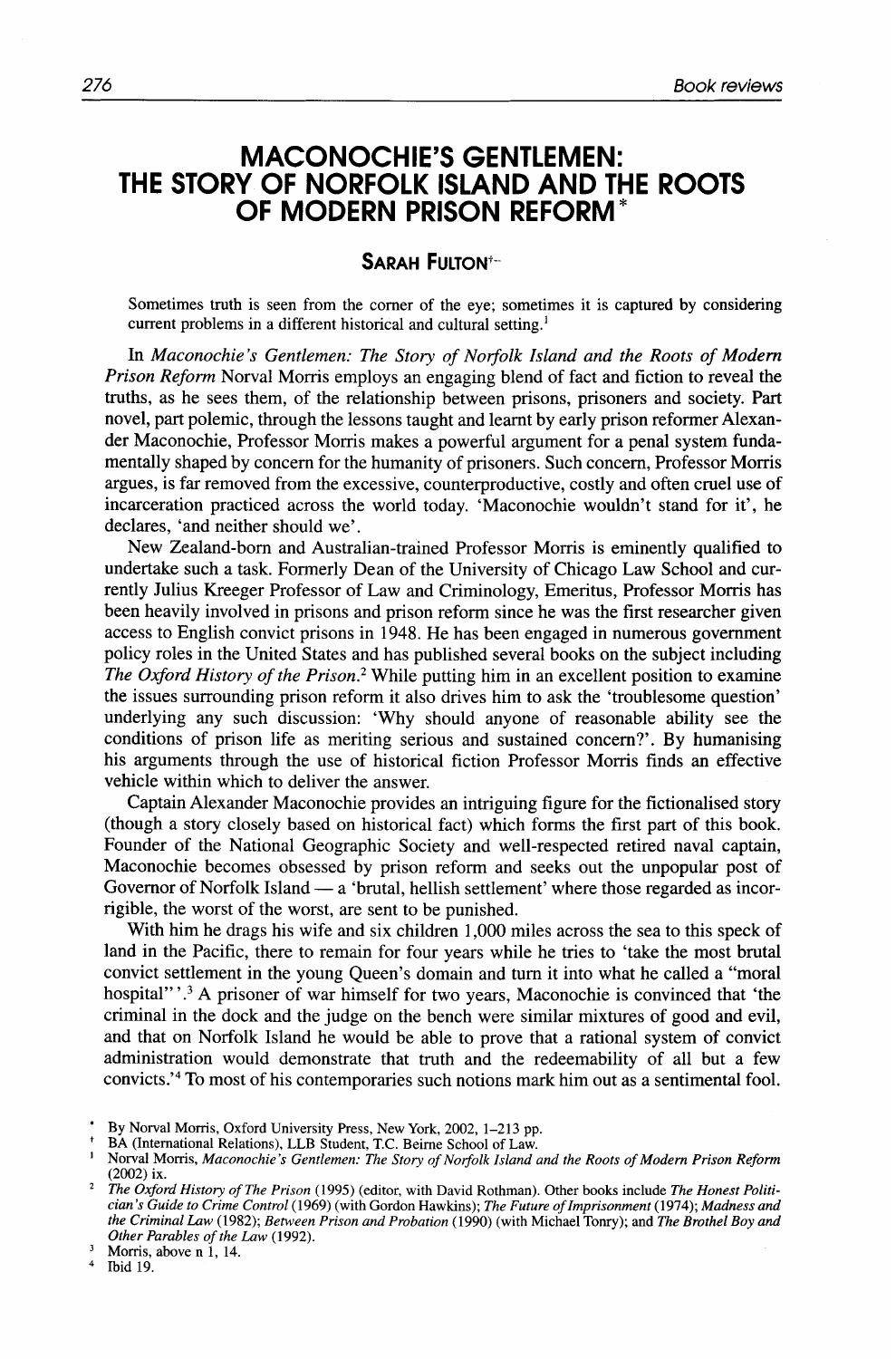The story is told through a series of diary entries written by Maconochie, his bright and willful daughter Mary Ann, and Patrick Burke, an Irish convict sent to Norfolk Island for sedition. From the beginning it is obvious that Maconochie is 'of a different stamp from others who ran prisons', $\frac{5}{3}$  spending much of the voyage to the settlement mingling among the sedition. From the beginning it is obvious that Maconochie is 'of a different stamp from<br>others who ran prisons',<sup>5</sup> spending much of the voyage to the settlement mingling among the<br>convicts and learning their stories. Upo improving living conditions and ordering a stop to the excessive use of physical punishment, ending chain gangs altogether and providing books and musical instruments to those convicts who are able, and willing, to use them.

This provides the environment within which Maconochie can put into practice his theory of a Marks System of Convict Discipline (according to his daughter Mary Ann 'he always wrote it thus, as if it demanded to be capitalised'), $6$  a system through which, to the mockery of many, Maconochie proclaims that the prisoner is to hold the key to his own cell. Such a system allowed prisoners to earn marks for diligence and good behaviour, leading to less severe stages of punishment and possible early release  $-$  turning, in Maconochie's mind, current imprisonment practices 'from a brutal and useless severity into a forceful engine to achieve social conformity' .7

But Maconochie has much in his way — overcrowding, disinterested prison guards, gangs, bad press, a colonial administration which does not allow for full implementation of his system, and a growing relationship between his daughter and one of his convicts which challenges the very basis of his theory  $-$  a commitment to the likely worth of all individuals, convicts included. After four years of effort, he is forced to ask himself whether his Marks System is really up to the task after all, or whether in fact 'one had to have a bee in one's bonnet about some penal theory before one would willingly and humanely fulfill a quite ordinary administrative role'.<sup>8</sup> Was it really simply a matter of choosing between 'a system of revenge, hiding behind the cloak of deterrence, and a system which allowed room for redemption' - to his mind 'a choice between brutality and decency'?<sup>9</sup>

Professor Morris' account of Maconochie's story works quite well, but as a novel in its own right it lacks character depth and development, and the emotional intensity necessary to draw this reader in. It reads, it seems sometimes, as too much of a 'lesson'. It is through the second part of his book, however, that Professor Morris makes the force of the story immediately apparent, and creates a nexus between our brutal convict history and modern prison conditions. His examination of the issues of modern penology through the lens of Maconochie's story is rationally and eloquently stated, and obviously based in a profound commitment to the dignity of the human person. Professor Morris' book, as a whole, delivers the impact that might otherwise be lacking from the didactic novella.

Professor Morris sets out a case for a prison system which does, indeed, allow room for redemption, rather than a vengeance-based system, posing as effective deterrence, which, in Maconochie's words, 'demeans society, makes torturers of prison guards, and lessens public safety' **.I0** Prison conditions matter, because the criminal justice system exercises the greatest power that a state can use against its citizens, and because we are alike and subject to the same weaknesses. 'So when devising prison conditions', Professor Morris states, 'you should devise them for yourself'.ll 'But that doesn't mean that that you should be self-indulgent'. **l2** 

 $\sim$ **Ibid 22.**  6 **Ibid 15.** " **Ibid 20. Ibid 151. Ibid 156. 'O Ibid 156.** " **Ibid 175. l2 Ibid.**